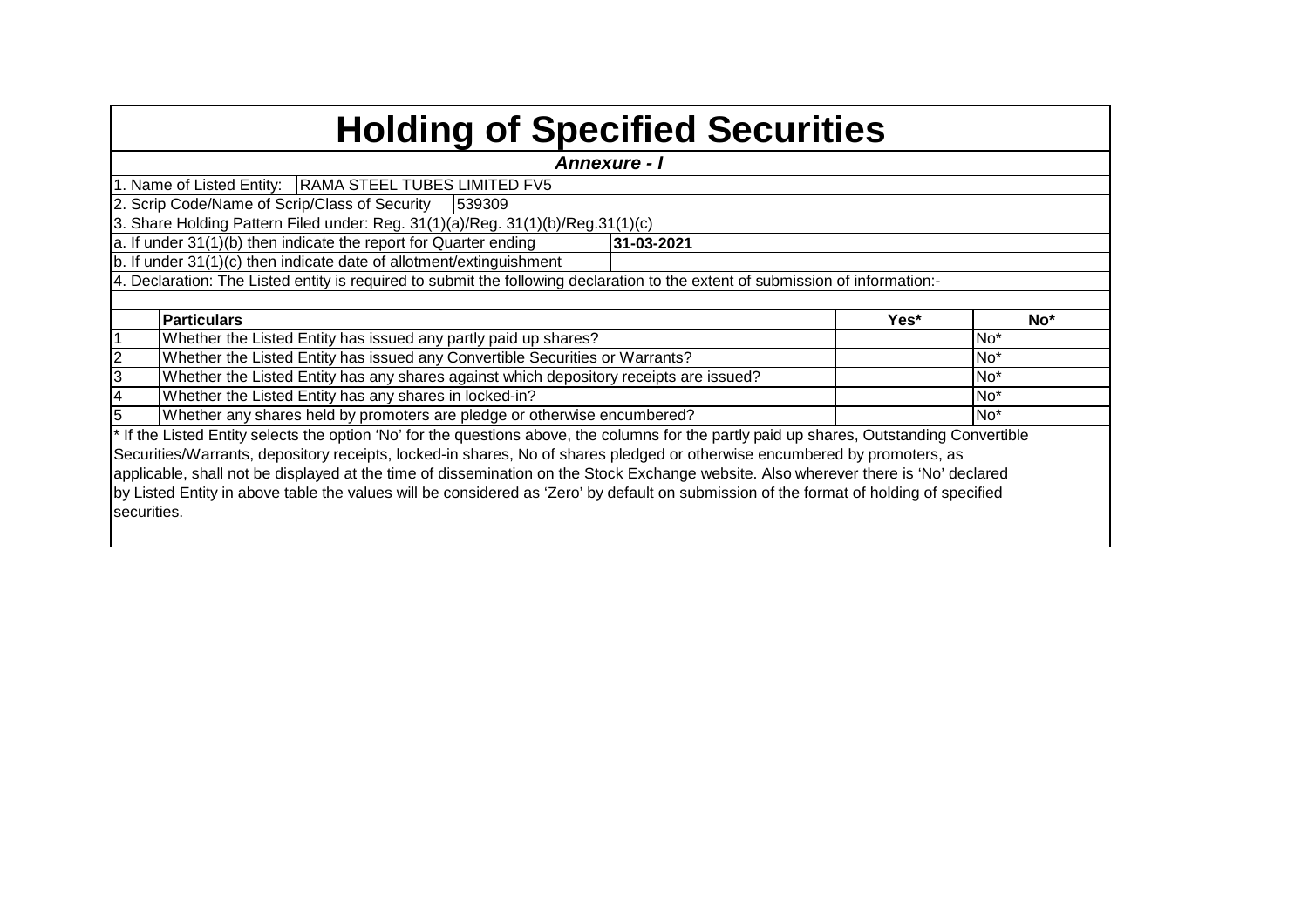|                     | Table I - SUMMARY STATEMENT HOLDING OF SPECIFIED SECURITIES<br>Shareholdin<br><b>Number of Votting Rights</b><br><b>Shareholding</b><br>No.s of<br>No. of<br>Total nos.<br>No.s of<br>No. of<br>No. of<br><b>Number of</b><br><b>Number of</b> |                                  |                                                            |                                                            |                                                        |                                               |                                                                                                                                 |                        |                                                                |                                                             |                                           |                                                                                                                             |                                                                                                                                                                                    |              |                                                                                 |            |                                                                                                                   |                                                                                        |
|---------------------|------------------------------------------------------------------------------------------------------------------------------------------------------------------------------------------------------------------------------------------------|----------------------------------|------------------------------------------------------------|------------------------------------------------------------|--------------------------------------------------------|-----------------------------------------------|---------------------------------------------------------------------------------------------------------------------------------|------------------------|----------------------------------------------------------------|-------------------------------------------------------------|-------------------------------------------|-----------------------------------------------------------------------------------------------------------------------------|------------------------------------------------------------------------------------------------------------------------------------------------------------------------------------|--------------|---------------------------------------------------------------------------------|------------|-------------------------------------------------------------------------------------------------------------------|----------------------------------------------------------------------------------------|
| Cate<br>gory<br>(1) | Category of<br>shareholder<br>(II)                                                                                                                                                                                                             | <b>Share</b><br>holders<br>(III) | fully<br>paid up<br>equity<br><b>Share</b><br>held<br>(IV) | Partly<br>paid-up<br>equity<br><b>Share</b><br>held<br>(V) | shares<br>underlying<br>Depository<br>Receipts<br>(VI) | shares<br>held<br>$(VII)=$<br>$(IV)+(V)+(VI)$ | g<br>as a % of<br>total<br>no. of<br>shares<br>(calculated<br>as per<br><b>SCRR, 1957)</b><br>(VIII)<br>As a % of<br>$(A+B+C2)$ | Class<br><b>Equity</b> | <b>No of Votina</b><br><b>Rights</b><br>Class<br><b>Others</b> | held in each class of<br>securities<br>(IX)<br><b>Total</b> | <b>Total</b><br>as a<br>% of<br>$(A+B+C)$ | <b>Shares</b><br><b>Underlyi</b><br>ng<br><b>Outstatin</b><br>g<br>le<br>securitie<br><i>(includin</i> )<br>Warrants<br>(X) | as a %<br>assuming<br>full<br>conversion<br>convertib of convertible<br>securities (as<br>a%<br>of diluted<br>share<br>capital)<br>$(XI) = (VII) + (X)$<br>As a % of<br>$(A+B+C2)$ | No.<br>(a)   | <b>Locked</b> in<br>shares<br>(XII)<br>As a % of<br>total<br>shares held<br>(b) | No.<br>(a) | <b>Shares</b><br>pledged or<br>otherwise<br>encumbered<br>(XIII)<br>As a $%$ of<br>total<br>shares<br>held<br>(b) | <b>Number of</b><br>equity<br>shares held<br>in<br>demateriali<br>zed<br>form<br>(XIV) |
| (A)                 | <b>Promoter &amp; Promoter Group</b>                                                                                                                                                                                                           | 6                                | 10468133                                                   | $\Omega$                                                   | $\Omega$                                               | 10468133                                      | 62.3326                                                                                                                         | 10468133               | $\Omega$                                                       | 10468133                                                    | 62.3326                                   | $\mathbf 0$                                                                                                                 | 62.3326                                                                                                                                                                            | $\Omega$     | 0.0000                                                                          |            | 0.0000                                                                                                            | 10468133                                                                               |
| $\frac{(B)}{(C)}$   | <b>Public</b>                                                                                                                                                                                                                                  | 3370                             | 6325867                                                    | 0                                                          | $\Omega$                                               | 6325867                                       | 37.6674                                                                                                                         | 6325867                |                                                                | 6325867                                                     | 37.6674                                   | $\mathbf 0$                                                                                                                 | 37.6674                                                                                                                                                                            | $\mathbf{0}$ | 0.0000                                                                          |            | $\Omega$                                                                                                          | 6286866                                                                                |
|                     | Non Promoter-Non Public                                                                                                                                                                                                                        | $\mathbf{0}$                     |                                                            | $\Omega$                                                   |                                                        |                                               |                                                                                                                                 |                        |                                                                | 0                                                           | 0.0000                                    | 0                                                                                                                           | 0.0000                                                                                                                                                                             |              | 0.0000                                                                          | <b>NA</b>  | <b>NA</b>                                                                                                         | 0                                                                                      |
| (C1)                | <b>Shares underlying DRs</b>                                                                                                                                                                                                                   | $\overline{0}$                   | $\mathbf 0$                                                | $\mathbf 0$                                                | $\Omega$                                               | $\Omega$                                      | <b>NA</b>                                                                                                                       | $\mathbf 0$            |                                                                | $\mathbf 0$                                                 | 0.0000                                    | $\mathbf 0$                                                                                                                 | 0.0000                                                                                                                                                                             |              | 0.0000                                                                          | <b>NA</b>  | <b>NAI</b>                                                                                                        | $\mathbf 0$                                                                            |
| (C2)                | Shares held by Employee Trusts                                                                                                                                                                                                                 | $\mathbf 0$                      | $\Omega$                                                   | $\Omega$                                                   | $\Omega$                                               | $\Omega$                                      |                                                                                                                                 | $\Omega$               |                                                                | $\mathbf 0$                                                 | 0.0000                                    | $\mathbf 0$                                                                                                                 | 0.0000                                                                                                                                                                             |              | 0.0000                                                                          | <b>NA</b>  | <b>NA</b>                                                                                                         | $\overline{0}$                                                                         |
|                     | <b>Total</b>                                                                                                                                                                                                                                   | 3376                             | 16794000                                                   | 0                                                          | $\overline{0}$                                         | 16794000                                      |                                                                                                                                 | 16794000               | 16794000<br>100.0000                                           |                                                             | $\mathbf 0$                               | 100.0000                                                                                                                    |                                                                                                                                                                                    | 0.0000       |                                                                                 |            | 16754999                                                                                                          |                                                                                        |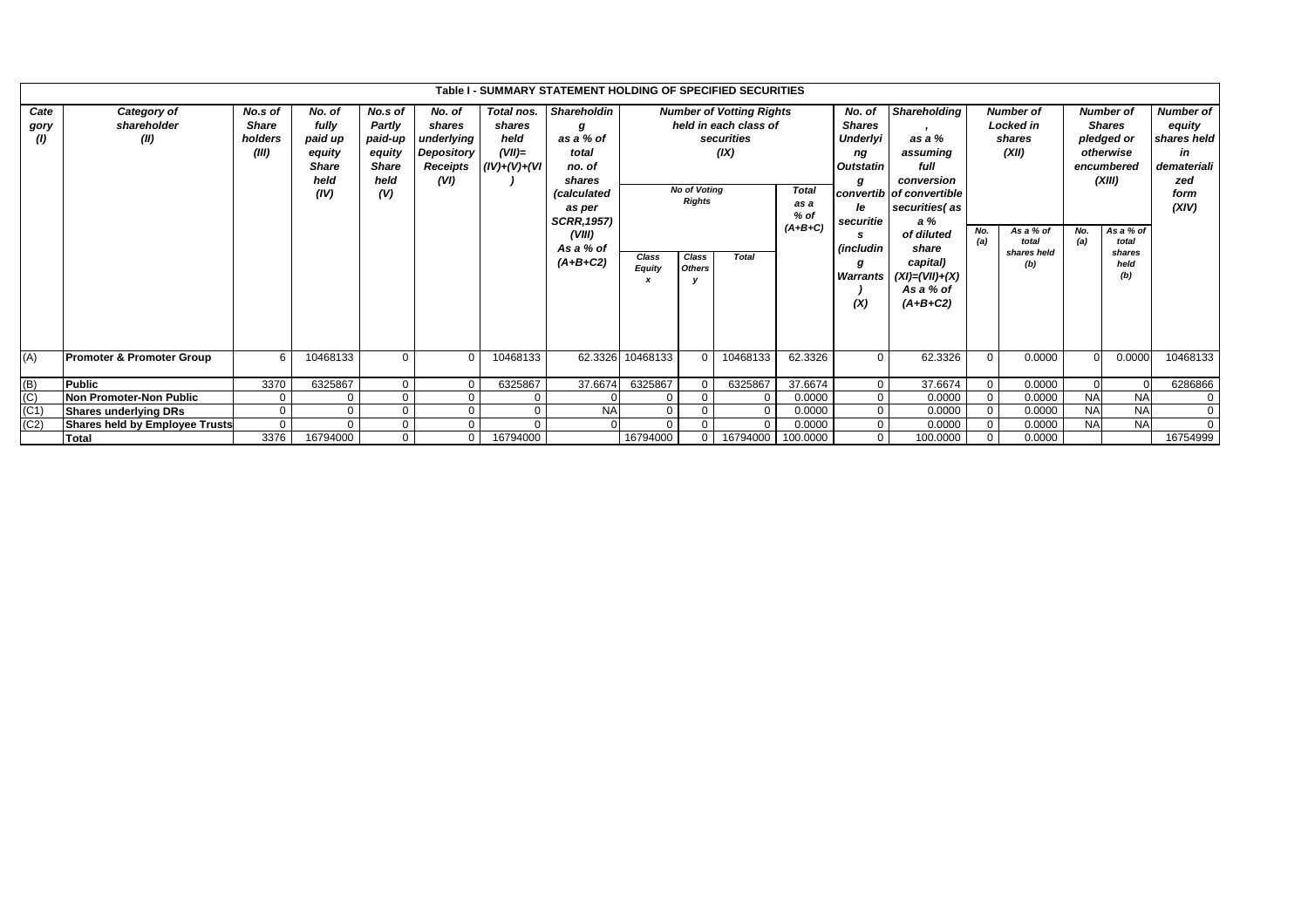| Table II - STATEMENT SHOWING SHAREHOLDING PATTERN OF THE PROMOTER AND PROMOTER GROUP |                                                                                                                                                                                                           |                                           |                                                                      |                                                            |                                                                                 |                                                                   |                                                                                                                                  |                             |                                                                     |                                                                                               |                                           |                                                                                                                                                       |                                                                                                                                                                                                                      |                                |                                                                                              |                          |                                                                                                                                       |                                                                                       |
|--------------------------------------------------------------------------------------|-----------------------------------------------------------------------------------------------------------------------------------------------------------------------------------------------------------|-------------------------------------------|----------------------------------------------------------------------|------------------------------------------------------------|---------------------------------------------------------------------------------|-------------------------------------------------------------------|----------------------------------------------------------------------------------------------------------------------------------|-----------------------------|---------------------------------------------------------------------|-----------------------------------------------------------------------------------------------|-------------------------------------------|-------------------------------------------------------------------------------------------------------------------------------------------------------|----------------------------------------------------------------------------------------------------------------------------------------------------------------------------------------------------------------------|--------------------------------|----------------------------------------------------------------------------------------------|--------------------------|---------------------------------------------------------------------------------------------------------------------------------------|---------------------------------------------------------------------------------------|
|                                                                                      | Category & Name of the<br>shareholders<br>(1)                                                                                                                                                             | No of<br><b>Share</b><br>holders<br>(III) | No of<br>fully<br>paid up<br>equity<br><b>Shares</b><br>held<br>(IV) | Partly<br>paid-up<br>equity<br><b>Share</b><br>held<br>(V) | No. of<br>shares<br>underlyin<br>g<br>Deposito<br>ry<br><b>Receipts</b><br>(VI) | Total nos.<br>shares<br>held<br>$(VII)$ =<br>$(IV)+(V)+(V)$<br>I) | <b>Sharehol</b><br>ding<br>%<br>calculate<br>d as per<br><b>SCRR, 195</b><br>$\overline{ }$<br>As a % of<br>$(A+B+C2)$<br>(VIII) | Class<br><b>Equity</b><br>x | <b>No of Voting</b><br><b>Rights</b><br>Class<br><b>Others</b><br>y | <b>Number of Voting Rights</b><br>held in each class of<br>securities<br>(IX)<br><b>Total</b> | <b>Total</b><br>as a<br>% of<br>$(A+B+C)$ | <b>Shares</b><br><b>Underly</b><br>ing<br><b>Outstati</b><br>ng<br>convert<br>ible<br>securiti<br>es<br>(includi<br>ng<br><b>Warrant</b><br>s)<br>(X) | No. of Sharehold<br>ing,<br>as a %<br>assuming<br>full<br>conversio<br>n<br>of<br>convertibl<br>e<br>securities(<br>as a %<br>of diluted<br>share<br>capital)<br>$(XI) = (VII) + ($<br>X)<br>As a % of<br>$(A+B+C2)$ | No.<br>(a)                     | <b>Number of</b><br>Locked in<br>shares<br>(XII)<br>As a % of<br>total<br>shares held<br>(b) | No.<br>(a)               | <b>Number of</b><br><b>Shares</b><br>pledged or<br>otherwise<br>encumbered<br>(XIII)<br>As a $%$ of<br>total<br>shares<br>held<br>(b) | Number<br>of<br>equity<br>shares<br>held<br>in<br>demateria<br>lized<br>form<br>(XIV) |
| $\overline{1}$                                                                       | Indian                                                                                                                                                                                                    |                                           |                                                                      |                                                            |                                                                                 |                                                                   |                                                                                                                                  |                             |                                                                     |                                                                                               |                                           |                                                                                                                                                       |                                                                                                                                                                                                                      |                                |                                                                                              |                          |                                                                                                                                       |                                                                                       |
|                                                                                      | (a) Individuals/Hindu undivided Family                                                                                                                                                                    |                                           |                                                                      |                                                            |                                                                                 |                                                                   |                                                                                                                                  |                             |                                                                     |                                                                                               |                                           |                                                                                                                                                       |                                                                                                                                                                                                                      |                                |                                                                                              |                          |                                                                                                                                       |                                                                                       |
|                                                                                      | NARESH KUMAR BANSAL                                                                                                                                                                                       | $\overline{\mathbf{1}}$                   | 6389848                                                              |                                                            | $\Omega$                                                                        | 6389848                                                           | 38.0484                                                                                                                          | 6389848                     | $\Omega$                                                            | 6389848                                                                                       | 38.0484                                   | $\mathbf 0$                                                                                                                                           | 38.0484                                                                                                                                                                                                              | $\overline{0}$                 | 0.0000                                                                                       | $\Omega$                 | 0.0000                                                                                                                                | 6389848                                                                               |
|                                                                                      | <b>KUMUD BANSAL</b>                                                                                                                                                                                       |                                           | 692000                                                               |                                                            | $\Omega$                                                                        | 692000                                                            | 4.1205                                                                                                                           | 692000                      | $\Omega$                                                            | 692000                                                                                        | 4.1205                                    | $\Omega$                                                                                                                                              | 4.1205                                                                                                                                                                                                               | $\overline{0}$                 | 0.0000                                                                                       | $\Omega$                 | 0.0000                                                                                                                                | 692000                                                                                |
|                                                                                      | <b>RICHI BANSAL</b>                                                                                                                                                                                       |                                           | 1469287                                                              |                                                            |                                                                                 | 1469287                                                           | 8.7489                                                                                                                           | 1469287                     |                                                                     | 1469287                                                                                       | 8.7489                                    | $\Omega$                                                                                                                                              | 8.7489                                                                                                                                                                                                               | $\overline{0}$                 | 0.0000                                                                                       |                          | 0.0000                                                                                                                                | 1469287                                                                               |
|                                                                                      | <b>KRATI BANSAL</b>                                                                                                                                                                                       |                                           | 450000                                                               | $\Omega$                                                   | 0                                                                               | 450000                                                            | 2.6795                                                                                                                           | 450000                      | $\mathbf 0$                                                         | 450000                                                                                        | 2.6795                                    | $\mathbf 0$                                                                                                                                           | 2.6795                                                                                                                                                                                                               | $\overline{0}$                 | 0.0000                                                                                       | -0                       | 0.0000                                                                                                                                | 450000                                                                                |
|                                                                                      | <b>NIKHIL NARESH BANSAL</b>                                                                                                                                                                               |                                           | 1355998                                                              | $\Omega$                                                   | $\Omega$                                                                        | 1355998                                                           | 8.0743                                                                                                                           | 1355998                     | $\mathbf 0$                                                         | 1355998                                                                                       | 8.0743                                    | $\mathbf 0$                                                                                                                                           | 8.0743                                                                                                                                                                                                               | $\overline{0}$                 | 0.0000                                                                                       | $\mathbf{0}$             | 0.0000                                                                                                                                | 1355998                                                                               |
|                                                                                      | <b>KANIKA BANSAL</b>                                                                                                                                                                                      |                                           | 111000                                                               | $\Omega$                                                   | $\Omega$                                                                        | 111000                                                            | 0.6610                                                                                                                           | 111000                      | $\Omega$                                                            | 111000                                                                                        | 0.6610                                    | $\Omega$                                                                                                                                              | 0.6610                                                                                                                                                                                                               | $\overline{0}$                 | 0.0000                                                                                       | $\Omega$                 | 0.0000                                                                                                                                | 111000                                                                                |
|                                                                                      | Total                                                                                                                                                                                                     | 6                                         | 10468133                                                             | $\mathbf{0}$                                               | $\mathbf{0}$                                                                    | 10468133                                                          | 62.3326                                                                                                                          | 10468133                    | 0                                                                   | 10468133                                                                                      | 62.3326                                   | $\mathbf{0}$                                                                                                                                          | 62.3326                                                                                                                                                                                                              | $\mathbf{0}$                   | 0.0000                                                                                       | $\mathbf{0}$             | 0.0000                                                                                                                                | 10468133                                                                              |
| (b)                                                                                  | Central Government/State Government(s)                                                                                                                                                                    |                                           |                                                                      |                                                            |                                                                                 |                                                                   |                                                                                                                                  |                             |                                                                     |                                                                                               |                                           |                                                                                                                                                       |                                                                                                                                                                                                                      |                                |                                                                                              |                          |                                                                                                                                       |                                                                                       |
|                                                                                      |                                                                                                                                                                                                           | $\overline{0}$                            | $\overline{0}$                                                       | $\overline{0}$                                             | $\mathbf 0$                                                                     | $\overline{0}$                                                    | 0.0000                                                                                                                           | $\overline{0}$              | $\mathbf{0}$                                                        | $\overline{0}$                                                                                | 0.0000                                    | $\overline{0}$                                                                                                                                        | 0.0000                                                                                                                                                                                                               | $\overline{0}$                 | 0.0000                                                                                       | $\mathbf{0}$             | 0.0000                                                                                                                                | $\overline{0}$                                                                        |
|                                                                                      | Total                                                                                                                                                                                                     | $\mathbf{0}$                              | $\mathbf{0}$                                                         | $\mathbf{0}$                                               | $\mathbf{0}$                                                                    | 0                                                                 | 0.0000                                                                                                                           | $\mathbf{0}$                | $\mathbf{0}$                                                        | $\mathbf{0}$                                                                                  | 0.0000                                    | $\mathbf{0}$                                                                                                                                          | 0.0000                                                                                                                                                                                                               | $\mathbf{0}$                   | 0.0000                                                                                       | $\mathbf{0}$             | 0.0000                                                                                                                                | $\mathbf{0}$                                                                          |
| (c)                                                                                  | <b>Financial Institutions/Banks</b>                                                                                                                                                                       |                                           |                                                                      |                                                            |                                                                                 |                                                                   |                                                                                                                                  |                             |                                                                     |                                                                                               |                                           |                                                                                                                                                       |                                                                                                                                                                                                                      |                                |                                                                                              |                          |                                                                                                                                       |                                                                                       |
|                                                                                      |                                                                                                                                                                                                           | $\overline{0}$                            | $\overline{0}$                                                       | $\overline{0}$                                             | $\mathbf{0}$                                                                    | $\mathbf 0$                                                       | 0.0000                                                                                                                           | $\mathbf 0$                 | $\mathbf{0}$                                                        | $\overline{0}$                                                                                | 0.0000                                    | $\mathbf 0$                                                                                                                                           | 0.0000                                                                                                                                                                                                               | $\overline{0}$                 | 0.0000                                                                                       | $\overline{0}$           | 0.0000                                                                                                                                | $\mathbf 0$                                                                           |
|                                                                                      | Total                                                                                                                                                                                                     | $\mathbf{0}$                              | 0                                                                    | $\mathbf{0}$                                               | $\mathbf{0}$                                                                    | $\mathbf{0}$                                                      | 0.0000                                                                                                                           | $\mathbf{0}$                | $\mathbf{0}$                                                        | $\mathbf{0}$                                                                                  | 0.0000                                    | $\mathbf 0$                                                                                                                                           | 0.0000                                                                                                                                                                                                               | $\mathbf{0}$                   | 0.0000                                                                                       | $\mathbf 0$              | 0.0000                                                                                                                                | $\mathbf{0}$                                                                          |
|                                                                                      | Sub-Total (A)(1)                                                                                                                                                                                          | 6                                         | 10468133                                                             | 0                                                          | 0                                                                               | 10468133                                                          | 62.3326                                                                                                                          | 10468133                    |                                                                     | 0 10468133                                                                                    | 62.3326                                   | $\mathbf{0}$                                                                                                                                          | 62.3326                                                                                                                                                                                                              | $\mathbf{0}$                   | 0.0000                                                                                       | $\mathbf 0$              | 0.0000                                                                                                                                | 10468133                                                                              |
| 2                                                                                    | Foreign                                                                                                                                                                                                   |                                           |                                                                      |                                                            |                                                                                 |                                                                   |                                                                                                                                  |                             |                                                                     |                                                                                               |                                           |                                                                                                                                                       |                                                                                                                                                                                                                      |                                |                                                                                              |                          |                                                                                                                                       |                                                                                       |
|                                                                                      | (a) Individuals (Non-Resident Individuals/Foreign Individuals)                                                                                                                                            |                                           |                                                                      |                                                            |                                                                                 |                                                                   |                                                                                                                                  |                             |                                                                     |                                                                                               |                                           |                                                                                                                                                       |                                                                                                                                                                                                                      |                                |                                                                                              |                          |                                                                                                                                       |                                                                                       |
|                                                                                      |                                                                                                                                                                                                           | $\Omega$<br>οl                            | $\overline{0}$<br>0                                                  | $\mathbf{0}$<br>$\mathbf{0}$                               | $\mathbf 0$<br>0                                                                | $\overline{0}$<br>0                                               | 0.0000<br>0.0000                                                                                                                 | $\mathbf 0$<br>$\mathbf{0}$ | 0<br>$\Omega$                                                       | ∩                                                                                             | 0.0000                                    | $\mathbf 0$<br>$\mathbf{0}$                                                                                                                           | 0.0000<br>0.0000                                                                                                                                                                                                     | $\overline{0}$<br>$\mathbf{0}$ | 0.0000                                                                                       | $\Omega$<br>$\mathbf{0}$ | 0.0000<br>0.0000                                                                                                                      | $\overline{0}$<br>$\mathbf{0}$                                                        |
|                                                                                      | Total<br>(b) Government                                                                                                                                                                                   |                                           |                                                                      |                                                            |                                                                                 |                                                                   |                                                                                                                                  |                             |                                                                     |                                                                                               | 0.0000                                    |                                                                                                                                                       |                                                                                                                                                                                                                      |                                | 0.0000                                                                                       |                          |                                                                                                                                       |                                                                                       |
|                                                                                      |                                                                                                                                                                                                           | $\Omega$                                  | $\overline{0}$                                                       |                                                            | 0                                                                               | $\overline{0}$                                                    | 0.0000                                                                                                                           | $\mathbf 0$                 |                                                                     |                                                                                               | 0.0000                                    | $\Omega$                                                                                                                                              | 0.0000                                                                                                                                                                                                               | $\overline{0}$                 | 0.0000                                                                                       |                          | 0.0000                                                                                                                                | $\mathbf 0$                                                                           |
|                                                                                      | Total                                                                                                                                                                                                     | $\mathbf{0}$                              | 0                                                                    | $\mathbf{0}$                                               | $\mathbf{0}$                                                                    | 0                                                                 | 0.0000                                                                                                                           | $\mathbf{0}$                | $\Omega$                                                            | 0                                                                                             | 0.0000                                    | $\mathbf{0}$                                                                                                                                          | 0.0000                                                                                                                                                                                                               | $\mathbf{0}$                   | 0.0000                                                                                       | O                        | 0.0000                                                                                                                                | $\mathbf{0}$                                                                          |
|                                                                                      | (c) Institutions                                                                                                                                                                                          |                                           |                                                                      |                                                            |                                                                                 |                                                                   |                                                                                                                                  |                             |                                                                     |                                                                                               |                                           |                                                                                                                                                       |                                                                                                                                                                                                                      |                                |                                                                                              |                          |                                                                                                                                       |                                                                                       |
|                                                                                      |                                                                                                                                                                                                           |                                           | V.                                                                   | <b>U</b>                                                   |                                                                                 | $\mathbf 0$                                                       | 0.0000                                                                                                                           | $\mathbf 0$                 |                                                                     |                                                                                               | 0.0000                                    |                                                                                                                                                       | 0.0000                                                                                                                                                                                                               | $\overline{0}$                 | 0.0000                                                                                       | $\mathbf 0$              | 0.0000                                                                                                                                | <b>U</b>                                                                              |
|                                                                                      | Total                                                                                                                                                                                                     | $\mathbf{0}$                              | 0l                                                                   | $\mathbf{0}$                                               | $\mathbf{0}$                                                                    | 0                                                                 | 0.0000                                                                                                                           | $\mathbf{0}$                |                                                                     |                                                                                               | 0.0000                                    | $\mathbf{0}$                                                                                                                                          | 0.0000                                                                                                                                                                                                               | $\mathbf{0}$                   | 0.0000                                                                                       | $\mathbf{0}$             | 0.0000                                                                                                                                | $\mathbf{0}$                                                                          |
|                                                                                      | (d) Foreign Portfolio Investor                                                                                                                                                                            |                                           |                                                                      |                                                            |                                                                                 |                                                                   |                                                                                                                                  |                             |                                                                     |                                                                                               |                                           |                                                                                                                                                       |                                                                                                                                                                                                                      |                                |                                                                                              |                          |                                                                                                                                       |                                                                                       |
|                                                                                      |                                                                                                                                                                                                           | $\Omega$                                  | $\overline{0}$                                                       |                                                            |                                                                                 | 0                                                                 | 0.0000                                                                                                                           | $\mathbf 0$                 |                                                                     |                                                                                               | 0.0000                                    | $\mathbf 0$                                                                                                                                           | 0.0000                                                                                                                                                                                                               | $\overline{0}$                 | 0.0000                                                                                       |                          | 0.0000                                                                                                                                | $\mathbf 0$                                                                           |
|                                                                                      | Total                                                                                                                                                                                                     | $\mathbf{0}$                              | 0                                                                    | $\mathbf{0}$                                               | $\mathbf{0}$                                                                    | $\mathbf{0}$                                                      | 0.0000                                                                                                                           | $\mathbf{0}$                | $\mathbf{0}$                                                        | $\Omega$                                                                                      | 0.0000                                    | $\mathbf 0$                                                                                                                                           | 0.0000                                                                                                                                                                                                               | $\overline{\mathbf{0}}$        | 0.0000                                                                                       | $\mathbf{0}$             | 0.0000                                                                                                                                | $\mathbf{0}$                                                                          |
|                                                                                      | Sub-Total (A)(2)                                                                                                                                                                                          | $\mathbf{0}$                              | 0                                                                    | 0                                                          | 0                                                                               | $\mathbf{0}$                                                      | 0.0000                                                                                                                           | $\mathbf{0}$                | $\mathbf{0}$                                                        |                                                                                               | 0.0000                                    | $\mathbf 0$                                                                                                                                           | 0.0000                                                                                                                                                                                                               | $\mathbf{0}$                   | 0.0000                                                                                       | $\mathbf 0$              | 0.0000                                                                                                                                | $\mathbf{0}$                                                                          |
|                                                                                      | <b>Total Shareholding of</b><br><b>Promoter and Promoter</b><br>Group (A) = (A)(1)+(A)(2)                                                                                                                 | 6                                         | 10468133                                                             |                                                            |                                                                                 | 10468133                                                          |                                                                                                                                  | 62.3326 10468133            |                                                                     | 10468133                                                                                      | 62.3326                                   | $\Omega$                                                                                                                                              | 62.3326                                                                                                                                                                                                              | $\mathbf{0}$                   | 0.0000                                                                                       |                          |                                                                                                                                       | 0.0000 10468133                                                                       |
|                                                                                      | Details of Shares which remain unclaimed may be given hear along with details such as number of shareholders, outstanding shares held in demat/unclaimed suspense account, voting rights which are frozen |                                           |                                                                      |                                                            |                                                                                 |                                                                   |                                                                                                                                  |                             |                                                                     |                                                                                               |                                           |                                                                                                                                                       |                                                                                                                                                                                                                      |                                |                                                                                              |                          |                                                                                                                                       |                                                                                       |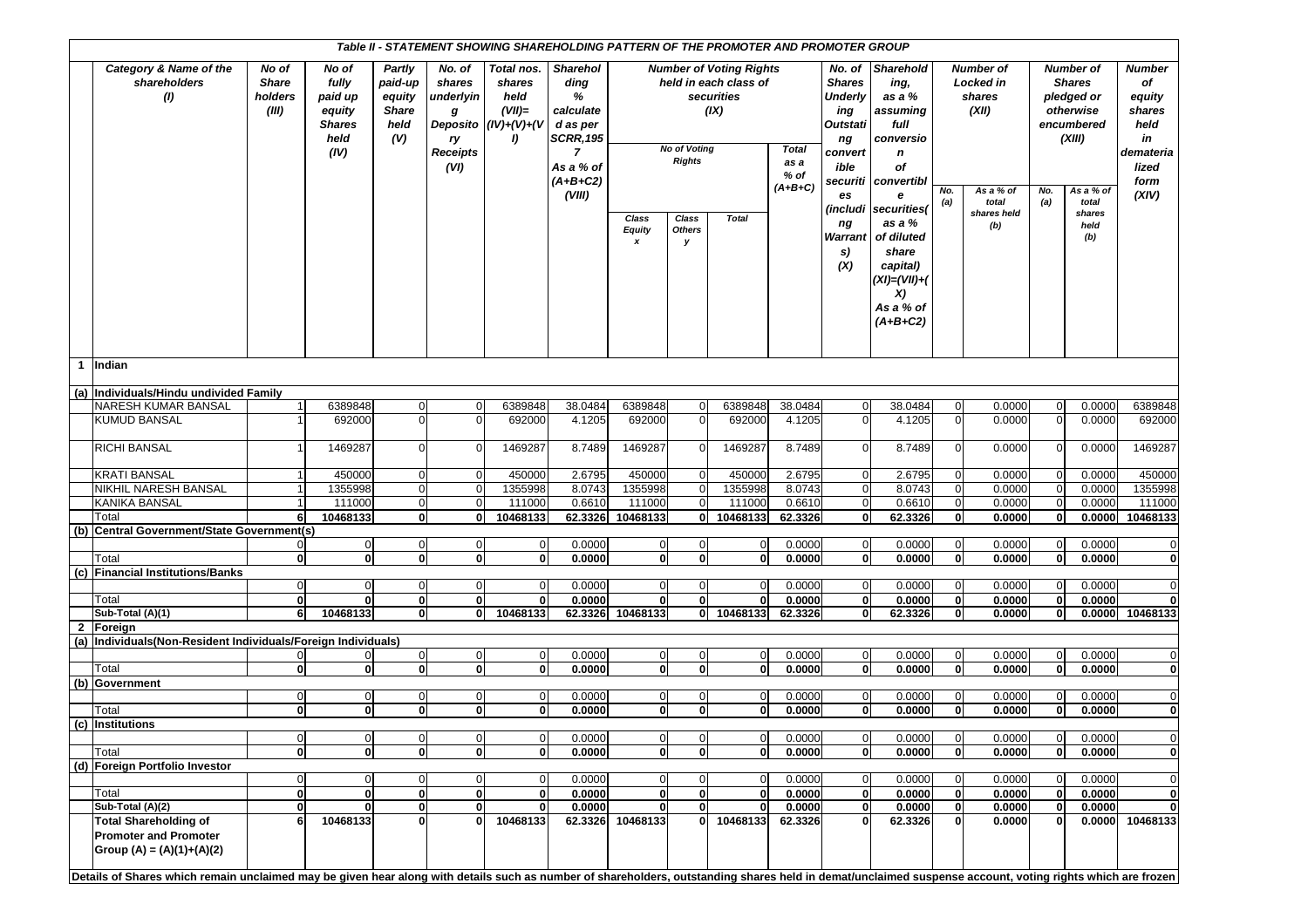| Table III - STATEMENT SHOWING SHAREHOLDING PATTERN OF THE PUBLIC SHAREHOLDER<br><b>Number of Voting Rights</b> |                                                   |                |              |                |                |                |                 |                                                 |                                     |                       |               |                   |                    |              |                  |                  |                |               |  |
|----------------------------------------------------------------------------------------------------------------|---------------------------------------------------|----------------|--------------|----------------|----------------|----------------|-----------------|-------------------------------------------------|-------------------------------------|-----------------------|---------------|-------------------|--------------------|--------------|------------------|------------------|----------------|---------------|--|
|                                                                                                                | Category & Name of the                            | No.s of        | No. of       | Partly         | No.s of        | Total nos.     | <b>Sharehol</b> |                                                 |                                     |                       |               | No. of            | <b>Total</b>       |              | <b>Number of</b> | <b>Number of</b> |                | <b>Number</b> |  |
|                                                                                                                | shareholders                                      | <b>Share</b>   | fully        | paid-up        | shares         | shares         | ding            |                                                 |                                     | held in each class of |               | <b>Shares</b>     | <b>Shareholdin</b> |              | <b>Locked in</b> | <b>Shares</b>    |                | of            |  |
|                                                                                                                | (1)                                               | holders        | paid up      | equity         | underlyi       | held           | %               |                                                 |                                     | securities            |               | Underlyin         | g,                 |              | shares           | pledged or       |                | equity        |  |
|                                                                                                                |                                                   | (III)          | equity       | <b>Share</b>   | ng             | $(VII)=$       | calculate       |                                                 |                                     | (IX)                  |               | g                 | as a %             |              | (XII)            | otherwise        |                | shares        |  |
|                                                                                                                |                                                   |                | <b>Share</b> | held           | <b>Deposit</b> | $(IV)+(V)+(V)$ | d as per        |                                                 |                                     |                       |               | <b>Outstating</b> | assuming           |              |                  | encumbered       |                | held          |  |
|                                                                                                                |                                                   |                | held         | (V)            | ory            | VD.            | <b>SCRR, 19</b> |                                                 |                                     |                       | convertibl    | full              |                    |              | (XIII)           |                  | in             |               |  |
|                                                                                                                |                                                   |                | (IV)         |                | Receipt        |                | 57)             |                                                 | <b>No of Voting</b><br><b>Total</b> |                       |               | e                 | conversion         |              |                  |                  | demateri       |               |  |
|                                                                                                                |                                                   |                |              |                | s              |                | As a % of       | <b>Rights</b><br>as a                           |                                     |                       |               | securities        | Οf                 |              |                  |                  |                | alized        |  |
|                                                                                                                |                                                   |                |              |                | (VI)           |                | $(A+B+C2)$      | $%$ of                                          |                                     |                       |               | (including        | convertible        |              |                  |                  |                | form          |  |
|                                                                                                                |                                                   |                |              |                |                |                | (VIII)          | <b>Total</b>                                    |                                     |                       |               | <b>Warrants)</b>  | securities(        | No.          | As a % of        | No.              | As a %         | (XIV)         |  |
|                                                                                                                |                                                   |                |              |                |                |                |                 |                                                 |                                     |                       | <b>Voting</b> | (X)               | as a               | (a)          | total            | (Not             | of             |               |  |
|                                                                                                                |                                                   |                |              |                |                |                |                 | <b>Rights</b><br>Class<br>Class<br><b>Total</b> |                                     |                       |               | percentage        |                    | shares       | applicabl        | total            |                |               |  |
|                                                                                                                |                                                   |                |              |                |                |                |                 | <b>Equity</b>                                   | <b>Others</b>                       |                       |               |                   |                    |              | held<br>(b)      | e)<br>(a)        | shares<br>held |               |  |
|                                                                                                                |                                                   |                |              |                |                |                |                 | x                                               | у                                   |                       |               |                   | of diluted         |              |                  |                  | (b)            |               |  |
|                                                                                                                |                                                   |                |              |                |                |                |                 |                                                 |                                     |                       |               |                   | share              |              |                  |                  |                |               |  |
|                                                                                                                |                                                   |                |              |                |                |                |                 |                                                 |                                     |                       |               |                   | capital)           |              |                  |                  |                |               |  |
|                                                                                                                |                                                   |                |              |                |                |                |                 |                                                 |                                     |                       |               |                   | $(XI) = (VII)+(X)$ |              |                  |                  |                |               |  |
|                                                                                                                |                                                   |                |              |                |                |                |                 |                                                 |                                     |                       |               |                   | As a % of          |              |                  |                  |                |               |  |
|                                                                                                                |                                                   |                |              |                |                |                |                 |                                                 |                                     |                       |               |                   | $(A+B+C2)$         |              |                  |                  |                |               |  |
|                                                                                                                |                                                   |                |              |                |                |                |                 |                                                 |                                     |                       |               |                   |                    |              |                  |                  |                |               |  |
|                                                                                                                |                                                   |                |              |                |                |                |                 |                                                 |                                     |                       |               |                   |                    |              |                  |                  |                |               |  |
|                                                                                                                |                                                   |                |              |                |                |                |                 |                                                 |                                     |                       |               |                   |                    |              |                  |                  |                |               |  |
|                                                                                                                |                                                   |                |              |                |                |                |                 |                                                 |                                     |                       |               |                   |                    |              |                  |                  |                |               |  |
|                                                                                                                |                                                   |                |              |                |                |                |                 |                                                 |                                     |                       |               |                   |                    |              |                  |                  |                |               |  |
| $\mathbf{1}$                                                                                                   | <b>Institutions</b>                               |                |              |                |                |                |                 |                                                 |                                     |                       |               |                   |                    |              |                  |                  |                |               |  |
|                                                                                                                | (a) Mutual Funds                                  | $\mathbf{0}$   | $\bf{0}$     | $\mathbf{0}$   | $\mathbf{0}$   | 0              | 0.0000          | $\mathbf{0}$                                    | 0                                   | $\mathbf{0}$          | 0.0000        | $\mathbf{0}$      | 0.0000             | 0            | 0.0000           | <b>NA</b>        | <b>NA</b>      | $\mathbf{0}$  |  |
|                                                                                                                | (b) Venture Capital Funds                         | $\mathbf{0}$   | <sup>0</sup> | $\mathbf{0}$   | $\mathbf{0}$   | $\mathbf 0$    | 0.0000          | $\mathbf{0}$                                    | <sub>0</sub>                        | $\mathbf{0}$          | 0.0000        | $\mathbf{0}$      | 0.0000             | $\mathbf{0}$ | 0.0000           | <b>NA</b>        | <b>NA</b>      | $\mathbf{0}$  |  |
|                                                                                                                | (c) Alternate Investment Funds                    | $\mathbf{0}$   | U            | $\mathbf{0}$   | $\mathbf{0}$   | 0              | 0.0000          | $\mathbf{0}$                                    | 0                                   | $\mathbf 0$           | 0.0000        | $\mathbf{0}$      | 0.0000             | $\bf{0}$     | 0.0000           | <b>NA</b>        | <b>NA</b>      | $\bf{0}$      |  |
|                                                                                                                | (d) Foreign Venture Capital Investors             | $\mathbf{0}$   |              | $\mathbf{0}$   | $\mathbf{0}$   | 0              | 0.0000          | $\mathbf{0}$                                    | $\mathbf{0}$                        | $\Omega$              | 0.0000        | $\bf{0}$          | 0.0000             | $\bf{0}$     | 0.0000           | <b>NA</b>        | <b>NA</b>      | $\mathbf{0}$  |  |
|                                                                                                                | (e) Foreign Portfolio Investors                   | $\mathbf{0}$   |              | $\mathbf{0}$   | $\mathbf{0}$   | $\mathbf 0$    | 0.0000          | $\mathbf{0}$                                    | 0                                   | $\mathbf{0}$          | 0.0000        | $\bf{0}$          | 0.0000             | $\bf{0}$     | 0.0000           | <b>NA</b>        | <b>NA</b>      | $\bf{0}$      |  |
|                                                                                                                | (f) Financial Institution/Banks                   | $\mathbf{0}$   |              | $\mathbf{0}$   | $\mathbf{0}$   | $\mathbf{0}$   | 0.0000          | $\mathbf{0}$                                    | $\mathbf{0}$                        | $\Omega$              | 0.0000        | $\bf{0}$          | 0.0000             | $\mathbf{0}$ | 0.0000           | <b>NA</b>        | <b>NA</b>      | $\mathbf 0$   |  |
|                                                                                                                | (g) Insurance Companies                           | $\mathbf{0}$   | U            | $\mathbf{0}$   | $\mathbf{0}$   | $\bf{0}$       | 0.0000          | $\mathbf{0}$                                    | 0                                   | $\Omega$              | 0.0000        | $\mathbf{0}$      | 0.0000             | $\mathbf{0}$ | 0.0000           | <b>NA</b>        | <b>NA</b>      | $\mathbf{0}$  |  |
|                                                                                                                | (h) Provident Funds/ Pension Funds                | $\mathbf{0}$   | $\bf{0}$     | $\mathbf{0}$   | $\mathbf{0}$   | $\mathbf{0}$   | 0.0000          | $\mathbf{0}$                                    | 0                                   | $\mathbf{0}$          | 0.0000        | $\mathbf{0}$      | 0.0000             | $\bf{0}$     | 0.0000           | <b>NA</b>        | <b>NA</b>      | $\mathbf 0$   |  |
|                                                                                                                | SUB TOTAL (B)(1)                                  | $\mathbf{0}$   | $\mathbf{0}$ | $\mathbf{0}$   | $\mathbf{0}$   | $\mathbf{0}$   | 0.0000          | $\mathbf{0}$                                    | 0                                   | $\mathbf{0}$          | 0.0000        | $\mathbf{0}$      | 0.0000             | $\bf{0}$     | 0.0000           | <b>NA</b>        | <b>NA</b>      | $\mathbf{0}$  |  |
|                                                                                                                | 2 Central / State government(s)                   |                |              |                |                |                |                 |                                                 |                                     |                       |               |                   |                    |              |                  |                  |                |               |  |
| (a)                                                                                                            | Central Government/ State                         | $\mathbf 0$    |              | 0              | 0              | 0              | 0.0000          | $\mathbf{0}$                                    | 0                                   | $\Omega$              | 0.0000        | $\mathbf{0}$      | 0.0000             | $\mathbf{0}$ | 0.0000           | <b>NA</b>        | <b>NA</b>      | $\mathbf 0$   |  |
|                                                                                                                | Government(s)/President of India                  |                |              |                |                |                |                 |                                                 |                                     |                       |               |                   |                    |              |                  |                  |                |               |  |
|                                                                                                                | SUB TOTAL (B)(2)                                  | $\mathbf{0}$   | $\Omega$     | $\mathbf{0}$   | $\mathbf{0}$   | $\bf{0}$       | 0.0000          | $\mathbf{0}$                                    | 0                                   | $\Omega$              | 0.0000        | $\mathbf{0}$      | 0.0000             | $\mathbf{0}$ | 0.0000           | <b>NA</b>        | <b>NA</b>      | $\mathbf 0$   |  |
|                                                                                                                | 3 Non-institutions                                |                |              |                |                |                |                 |                                                 |                                     |                       |               |                   |                    |              |                  |                  |                |               |  |
| (a.                                                                                                            | Individuals - i. Individual shareholders holding  | 3097           | 1784323      | 0              | $\bf{0}$       | 1784323        | 10.6248         | 1784323                                         | $\mathbf{0}$                        | 1784323               | 10.6248       | $\mathbf{0}$      | 10.6248            | $\bf{0}$     | 0.0000           | <b>NA</b>        | <b>NA</b>      | 1745322       |  |
|                                                                                                                | 1) nominal share capital up to Rs. 2 lakhs.       |                |              |                |                |                |                 |                                                 |                                     |                       |               |                   |                    |              |                  |                  |                |               |  |
|                                                                                                                |                                                   |                |              |                |                |                |                 |                                                 |                                     |                       |               |                   |                    |              |                  |                  |                |               |  |
|                                                                                                                | (a. INDIVIDUAL - ii. Individual shareholders      | 15             | 3450076      | ŋ              |                | 3450076        | 20.5435         | 3450076                                         |                                     | 3450076               | 20.5435       | $\mathbf{0}$      | 20.5435            | $\bf{0}$     | 0.0000           | <b>NA</b>        | <b>NA</b>      | 3450076       |  |
|                                                                                                                | 2) holding nominal share capital in excess of Rs. |                |              |                |                |                |                 |                                                 |                                     |                       |               |                   |                    |              |                  |                  |                |               |  |
|                                                                                                                | 2 lakhs.                                          |                |              |                |                |                |                 |                                                 |                                     |                       |               |                   |                    |              |                  |                  |                |               |  |
|                                                                                                                |                                                   |                |              |                |                |                |                 |                                                 |                                     |                       |               |                   |                    |              |                  |                  |                |               |  |
|                                                                                                                | <b>MADHUKAR SHETH</b>                             | 1 <sup>1</sup> | 783273       | U              |                | 783273         | 4.6640          | 783273                                          |                                     | 783273                | 4.6640        | U                 | 4.6640             |              | 0.0000           |                  |                | 783273        |  |
|                                                                                                                | <b>RITA DHAWAN</b>                                | 11             | 297602       | $\mathbf 0$    | $\mathbf 0$    | 297602         | 1.7721          | 297602                                          | 0                                   | 297602                | 1.7721        | $\boldsymbol{0}$  | 1.7721             | $\mathbf 0$  | 0.0000           | $\overline{0}$   |                | 297602        |  |
|                                                                                                                | <b>TARUN DHIR</b>                                 | 11             | 1209821      | 0              | $\overline{0}$ | 1209821        | 7.2039          | 1209821                                         | $\Omega$                            | 1209821               | 7.2039        | $\boldsymbol{0}$  | 7.2039             | $\Omega$     | 0.0000           | $\overline{0}$   |                | 1209821       |  |
|                                                                                                                | <b>VIPUL BANSAL</b>                               | 11             | 211415       | $\overline{0}$ | $\mathbf 0$    | 211415         | 1.2589          | 211415                                          | 0                                   | 211415                | 1.2589        | $\mathbf 0$       | 1.2589             | $\Omega$     | 0.0000           | $\Omega$         |                | 211415        |  |
|                                                                                                                | (b) NBFCs registered with RBI                     | $\mathbf 0$    |              | 0              | $\mathbf{0}$   | 0              | 0.0000          | 0                                               | 0                                   | $\bf{0}$              | 0.0000        | $\bf{0}$          | 0.0000             | $\bf{0}$     | 0.0000           | <b>NA</b>        | <b>NA</b>      | $\bf{0}$      |  |
|                                                                                                                | (c) Employee Trusts                               | $\mathbf{0}$   |              | $\mathbf{0}$   | $\mathbf{0}$   | $\mathbf 0$    | 0.0000          | $\mathbf{0}$                                    | $\mathbf{0}$                        | $\mathbf 0$           | 0.0000        | $\bf{0}$          | 0.0000             | $\bf{0}$     | 0.0000           | <b>NA</b>        | <b>NA</b>      | $\mathbf 0$   |  |
|                                                                                                                | (d) Overseas Depositories (holding DRs)           | $\mathbf{0}$   |              | 0              |                | 0              | 0.0000          | $\mathbf{0}$<br>U                               |                                     | 0.0000                | $\mathbf{0}$  | 0.0000            | $\bf{0}$           | 0.0000       | <b>NA</b>        | <b>NA</b>        | $\bf{0}$       |               |  |
|                                                                                                                | (balancing figure)                                |                |              |                |                |                |                 |                                                 |                                     |                       |               |                   |                    |              |                  |                  |                |               |  |
|                                                                                                                | (e) Any Other (BODIES CORPORATE)                  | 45             | 508125       | $\mathbf{0}$   | $\mathbf{0}$   | 508125         | 3.0256          | 508125<br>508125<br>0                           |                                     |                       | 3.0256        | $\mathbf{0}$      | 3.0256             | $\mathbf 0$  | 0.0000           | <b>NA</b>        | <b>NA</b>      | 508125        |  |
|                                                                                                                | (e) Any Other(CLEARING MEMBER)                    | 25             | 69920        | $\mathbf{0}$   | $\mathbf{0}$   | 69920          | 0.4163          | 69920                                           | 0                                   | 69920                 | 0.4163        | $\mathbf{0}$      | 0.4163             | $\mathbf{0}$ | 0.0000           | <b>NA</b>        | <b>NA</b>      | 69920         |  |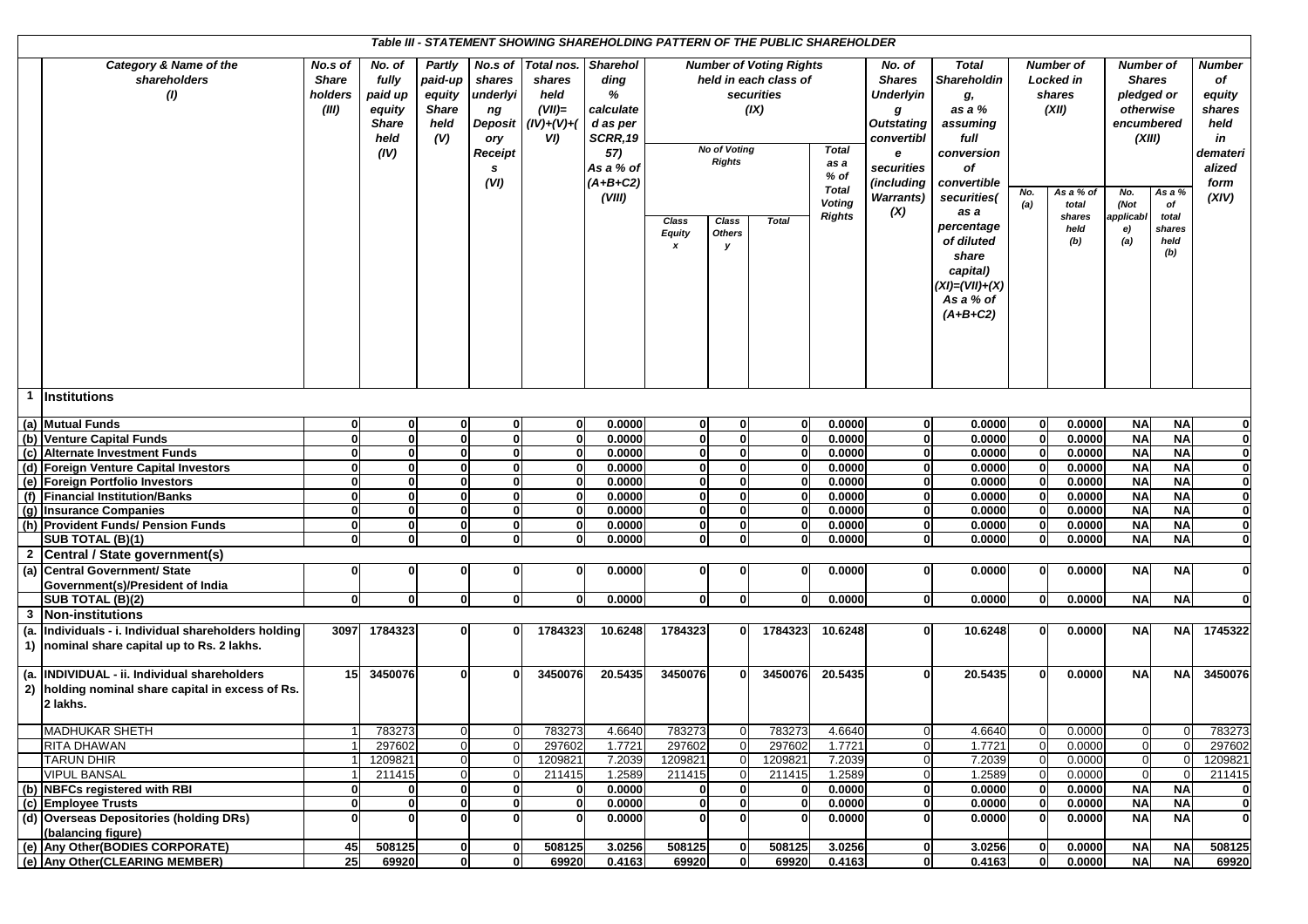| (e) Any Other(HINDU UNDIVIDED FAMILY)                                                                | 130 <sub>1</sub> | 458312  |  | 458312  | 2.7290  | 458312  | 458312  | 2.7290  | 2.7290  | U | 0.0000 | <b>NA</b> | <b>NA</b> | 458312  |
|------------------------------------------------------------------------------------------------------|------------------|---------|--|---------|---------|---------|---------|---------|---------|---|--------|-----------|-----------|---------|
| SUMIT P DESAI (HUF)                                                                                  |                  | 170000  |  | 170000  | 1.0123  | 170000  | 170000  | .0123   | 1.0123  |   | 0.0000 |           |           | 170000  |
| (e) Any Other (NON RESIDENT INDIANS (NON<br><b>IREPAT))</b>                                          | 16               | 16710   |  | 16710   | 0.0995  | 16710   | 16710   | 0.0995  | 0.0995  |   | 0.0000 | <b>NA</b> | <b>NA</b> | 16710   |
| (e) Any Other (NON RESIDENT INDIANS (REPAT))                                                         | 42               | 38401   |  | 38401   | 0.2287  | 38401   | 38401   | 0.2287  | 0.2287  |   | 0.0000 | <b>NA</b> | <b>NA</b> | 38401   |
| <b>SUB TOTAL (B)(3)</b>                                                                              | 3370             | 6325867 |  | 6325867 | 37.6674 | 6325867 | 6325867 | 37.6674 | 37.6674 |   | 0.0000 | <b>NA</b> | <b>NA</b> | 6286866 |
| Total Public Shareholding (B) =<br>$(B)(1)+(B)(2)+(B)(3)$                                            | 3370             | 6325867 |  | 6325867 | 37.6674 | 6325867 | 6325867 | 37.6674 | 37.6674 |   | 0.0000 |           | <b>NA</b> | 6286866 |
| Details of the shareholders acting as persons in Concert including their Shareholding (No. and %): 0 |                  |         |  |         |         |         |         |         |         |   |        |           |           |         |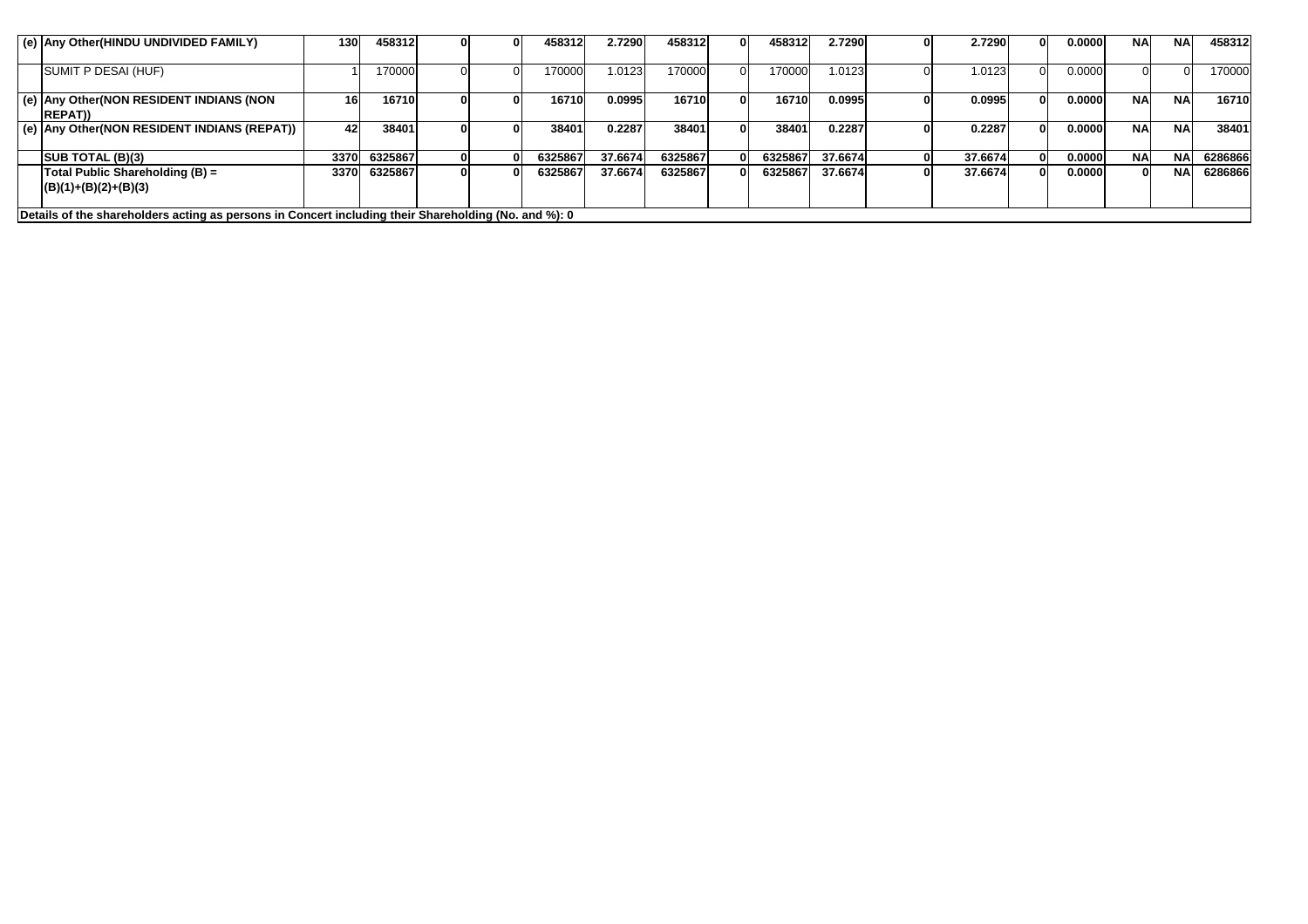|                                                                              |                                            |                                                                      |                                                      |                                                                          |                                                          |                                                                                                          |                        |                                                            |              |                                                                                                         |  | Table IV - STATEMENT SHOWING SHAREHOLDING PATTERN OF THE NON PROMOTER - NON PUBLIC SHAREHOLDER                                                                                                                                                                                                                     |                |                                                                             |                            |                                                                                                          |  |                                                                                           |
|------------------------------------------------------------------------------|--------------------------------------------|----------------------------------------------------------------------|------------------------------------------------------|--------------------------------------------------------------------------|----------------------------------------------------------|----------------------------------------------------------------------------------------------------------|------------------------|------------------------------------------------------------|--------------|---------------------------------------------------------------------------------------------------------|--|--------------------------------------------------------------------------------------------------------------------------------------------------------------------------------------------------------------------------------------------------------------------------------------------------------------------|----------------|-----------------------------------------------------------------------------|----------------------------|----------------------------------------------------------------------------------------------------------|--|-------------------------------------------------------------------------------------------|
| Category & Name of the<br>shareholders<br>(1)                                | No. of<br><b>Share</b><br>holders<br>(III) | No. of<br>fully<br>paid up<br>equity<br><b>Share</b><br>held<br>(IV) | Partly<br>paid-<br>иp<br><b>Share</b><br>held<br>(V) | No.s of<br>shares<br>underlying<br>equity Depository<br>Receipts<br>(VI) | Total no.<br>shares<br>held<br>$(VII)=$<br>(IV)+(V)+(VI) | <b>Shareholding</b><br>% calculated<br>as per<br><b>SCRR, 1957)</b><br>As a % of<br>$(A+B+C2)$<br>(VIII) |                        | securities<br>(IX)<br><b>No of Voting</b><br><b>Rights</b> |              | <b>Number of Votting Rights</b><br>held in each class of<br><b>Total</b><br>as a<br>$%$ of<br>$(A+B+C)$ |  | No. of<br><b>Total</b><br>Shareholding,<br><b>Shares</b><br>as a % assuming<br><b>Underlying</b><br><b>Outstating</b><br>full conversion<br>convertible<br>of convertible<br>securities<br>securities (as a<br>(including<br>%<br>of diluted share<br><b>Warrants</b> )<br>(X)<br>capital)<br>$(XI) = (VII) + (X)$ |                | <b>Number of</b><br><b>Locked in</b><br>shares<br>(XII)<br>As a % of<br>No. |                            | <b>Number of</b><br><b>Shares</b><br>pledged or<br>otherwise<br>encumbered<br>(XIII)<br>As a % of<br>No. |  | <b>Number of</b><br>equity<br>shares<br>held<br>in<br>dematerial<br>ized<br>form<br>(XIV) |
|                                                                              |                                            |                                                                      |                                                      |                                                                          |                                                          |                                                                                                          | Class<br><b>Equity</b> | Class<br><b>Others</b>                                     | <b>Total</b> |                                                                                                         |  | As a % of<br>$(A+B+C2)$                                                                                                                                                                                                                                                                                            | (a)            | total<br>shares held<br>(b)                                                 | (Not<br>applicable)<br>(a) | total<br>shares held<br>(Not<br>applicable)<br>(b)                                                       |  |                                                                                           |
| 1 Custodian/DR Holder                                                        |                                            |                                                                      |                                                      |                                                                          |                                                          |                                                                                                          |                        |                                                            |              |                                                                                                         |  |                                                                                                                                                                                                                                                                                                                    |                |                                                                             |                            |                                                                                                          |  |                                                                                           |
|                                                                              | $\Omega$                                   |                                                                      |                                                      |                                                                          |                                                          | 0.0000                                                                                                   |                        |                                                            |              | 0.0000                                                                                                  |  | 0.0000                                                                                                                                                                                                                                                                                                             | $\overline{0}$ | 0.0000                                                                      | <b>NA</b>                  | <b>NA</b>                                                                                                |  |                                                                                           |
| <b>Total Non Promoter-</b><br>Non Public Shareholding<br>$(C)=(C)(1)+(C)(2)$ |                                            |                                                                      |                                                      |                                                                          |                                                          | 0.0000                                                                                                   |                        |                                                            |              | 0.0000                                                                                                  |  | 0.0000                                                                                                                                                                                                                                                                                                             |                | 0.0000                                                                      | <b>NA</b>                  | <b>NA</b>                                                                                                |  |                                                                                           |